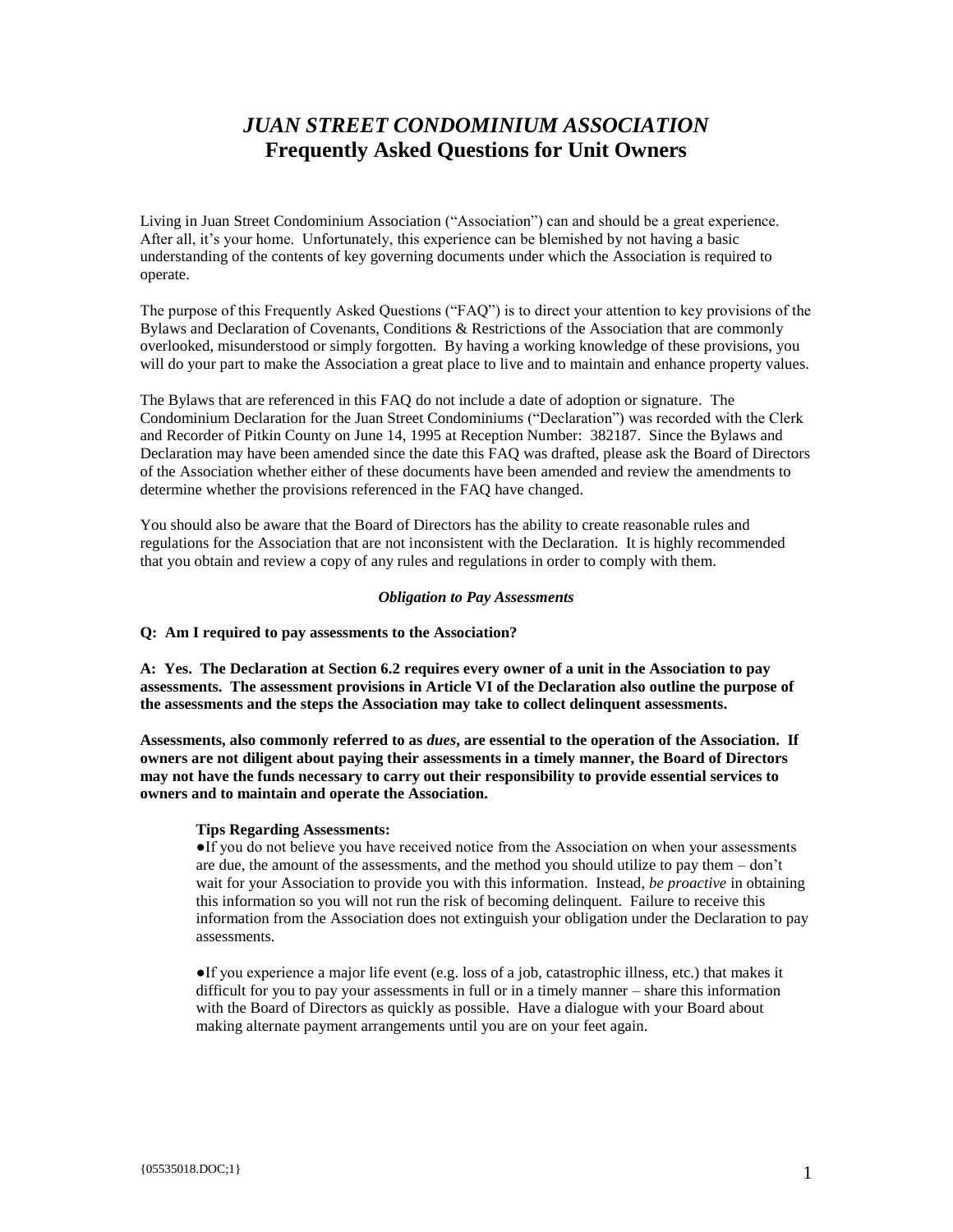●It is important to understand that it is the fiduciary duty of the Board of Directors of the Association to collect assessments. Any legal steps the Board takes to collect delinquent assessments consistent with Declaration or Colorado law, are not intended to be a personal attack. Instead, the Board is fulfilling its legal duty to the Association. You should also be aware that if the Board is forced to take legal action to collect assessments, the delinquent homeowner will ultimately be required to pay the Association's legal fees.

●You should be aware that the Aspen Pitkin County Housing Authority may also be empowered to take action against owners who do not pay their assessments. To learn more about the authority of APCHA relating to assessment delinquencies, please call 970-920-5050 or visit the following website: [http://www.aspenhousingoffice.com/.](http://www.aspenhousingoffice.com/)

#### *Insurance Obligations of the Association and Unit Owner*

**Q: Is the Association required to insure any portion of my unit?**

**A: The Declaration outlines the responsibilities of the Association** *and* **owners to insure portions of individual units and any common areas of the Association. If the Declaration does not specifically outline the responsibility of the Association to insure any portion of your unit, you can safely assume the insurance responsibility for the unit rests with you. You should carefully review the following provisions of the Declaration to determine the insurance responsibilities of the Association and unit owners: Article VIII.**

#### **Tips Regarding Insurance:**

**●**Under no circumstances is the Association required to insure the contents of your home. As a result, in addition to any other insurance coverage you are required to maintain under the Declaration or your mortgage, make sure you carry an HO-6 policy that includes the following four basic coverages: unit coverage, personal property coverage, liability coverage and loss assessment.

●If you are unsure – or if the Declaration is unclear – about the insurance coverage homeowners are required to maintain, it's smart to work with an insurance professional to ensure you are carrying adequate coverage. It's not the responsibility of the Association to ensure that owners carry appropriate insurance coverage.

#### *Maintenance Obligations of the Association and Unit Owner*

**Q: Is the Association required to maintain any portion of my unit?**

**A: The Declaration outlines the responsibilities of the Association** *and* **owners to maintain portions of individual units and any common areas of the Association. If the Declaration does not specifically outline the responsibility of the Association to maintain any portion of your unit, you can safely assume the maintenance responsibility for the unit rests with you. You should carefully review the following provisions of the Declaration to determine the maintenance responsibilities of the Association and unit owners: Sections 3.3 (Owner's Rights in Units), 3.7 (Easements in Units for Repair, Maintenance and Replacement), 4.3 (Common Elements and Utilities), and 7.10 (Maintenance of Units and Common Elements).**

**In particular, Article IV, Section 4.3 of the Declaration outlines the maintenance responsibilities of the Association and provides in part:** 

**"(a) Except as provided in Paragraph 2.4 regarding limited common elements, the Association shall be obligated to and shall provide for the care, operation, management, maintenance, improvement, repair and replacement of the common elements (including the limited common elements) and for utility service to the common elements and to units. Without limiting the generality of the foregoing, said obligations shall include keeping the common elements in good, clean, attractive and sanitary**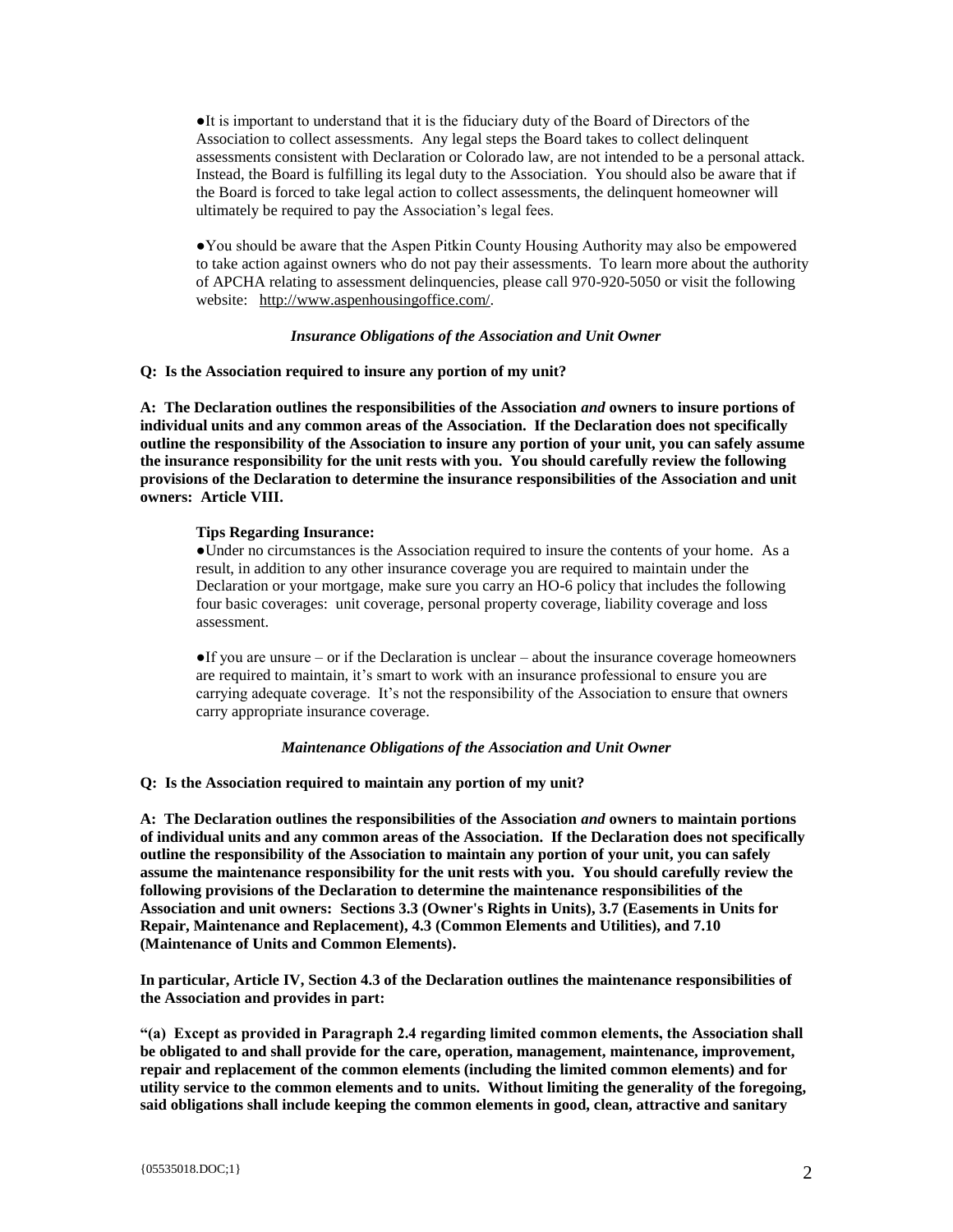**condition, order and repair; removing snow and any other materials from the common elements to permit access to the project and any unit; keeping the project safe, attractive and desirable; making necessary or desirable alterations, additions, betterments or improvements to or on the general common elements; and paying utility charges except separately metered utilities which shall be paid by the owner or user of the space served thereby. . .** 

**(Note: Common Elements are defined in Article I, Section 1.5 of the Declaration as "all portions of the project. The common elements include the garage." Article I, Section 1.12 of the Declaration defines Limited Common Elements as ". . . a portion of the common elements allocated herein or by operation of law for the exclusive use of one or more units and fewer than all of the units.")**

**(c) Maintenance, repair or replacement of any drainage structure or facilities, or other public improvements required by the City of Aspen as a condition of development or any part thereof shall be the responsibility of the Association, unless such improvements have been dedicated to and accepted by the City of Aspen for the purpose of maintenance, repair or replacement or unless such maintenance, repair, or replacement has been authorized by law to be performed by a special district or other municipal or quasi-municipal entity."** 

**Note: The specific items outlined may not include all of the maintenance requirements for the Association. Further, these requirements may change by amendment of the Declaration. You should carefully review the Declaration and amendments to determine the full maintenance, repair and replacement responsibilities of the Association** *and* **owners.** 

## **Tips Regarding Maintenance:**

●It is essential to comply with any maintenance obligations required by the Declaration. Failure to comply with these maintenance obligations constitutes a covenant violation which may result in you being subjected to a fine by the Association.

●By fulfilling your maintenance obligations, you are doing your part to ensure the property values of the Association are maintained and even enhanced.

# *Use of Common Areas*

**Q: Is it true that in some cases only designated homeowners are able to use specified portions of the common areas?**

**A: Sometimes. The declaration of an association will describe what areas are common areas (sometimes referred to as common elements) which are generally designated for use by all of the residents of the association. In some cases, a declaration will define certain property as "limited common area" or "limited common element" which can be utilized only be specified individuals. For instance in a condominium association, a balcony may be defined as limited common area which is for the exclusive use of the residents of that particular condominium unit.** 

**To determine what is defined as common area or limited common area in your Association, please review the following provisions of the Declaration:** 

**Common Area: Sections 1.5 (Common Elements), 1.11 (General Common Elements), 2.11 (Unit Boundaries; Subdivision), and 4.3 (Common Elements and Utilities). Generally, the Common Elements are all portions of the community other than the Units.**

**Limited Common Area: Sections 1.12 (Limited Common Element), 2.4 (Limited Common Elements), 2.11 (Unit Boundaries). Limited Common Elements generally consist of those portions of the Common Elements designated for the exclusive use of Owners of particular Units, including but not limited to: (i) any chute, flue, duct, wire, conduit, bearing wall, bearing column, or any fixtures that lie partially within and partially outside the designated boundaries of a Unit which serve and are allocated only that Unit; and (ii) any shutters, awnings, window boxes, doorsteps, stoops, porches,**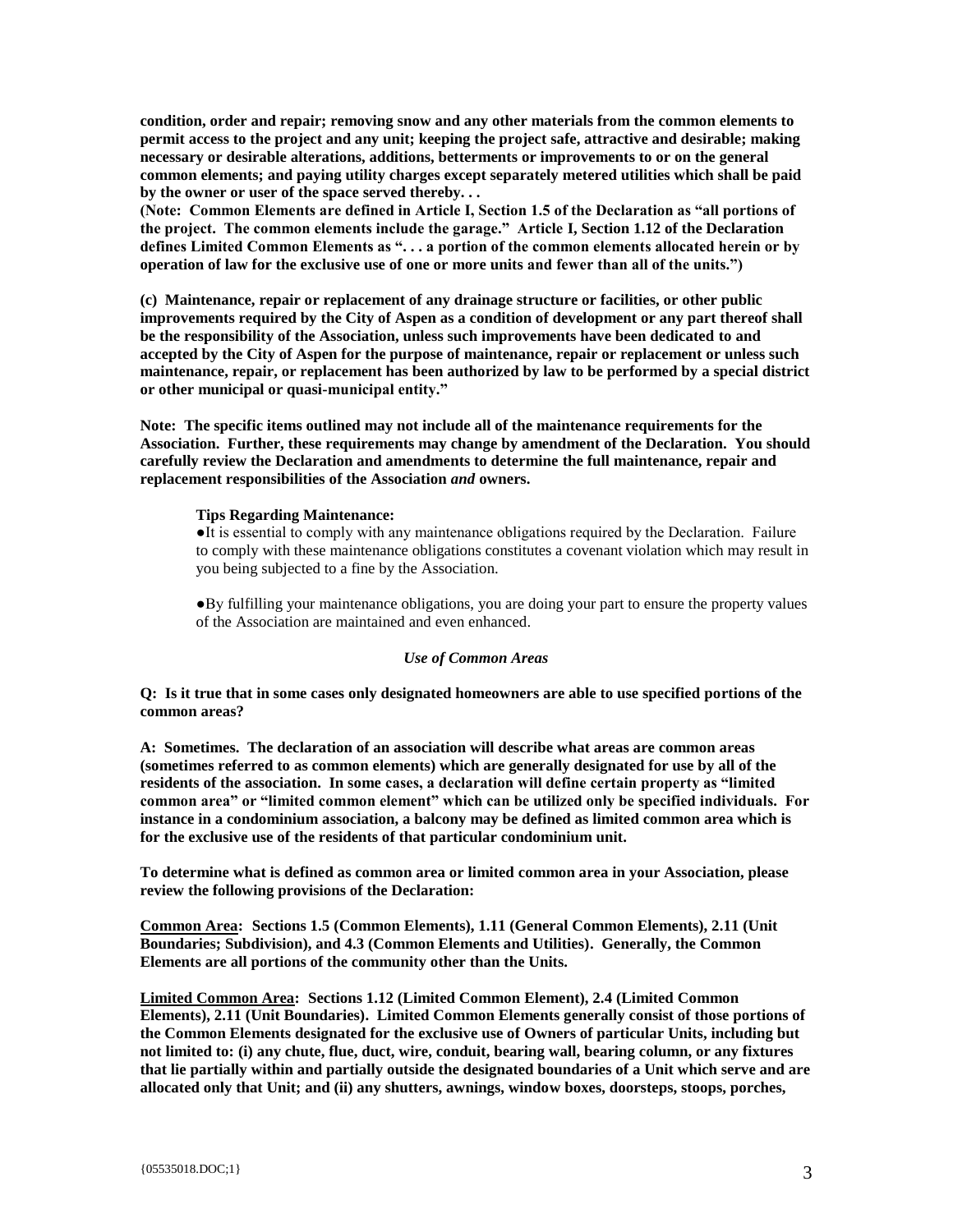**balconies, decks, patios, and all exterior doors and windows or other fixtures designed to serve a single Unit but located outside the Unit's boundaries.**

# **Tips Regarding Use of Common Area:**

**●**Since common area is for the use of all of the residents of the Association, do not place anything permanently or semi-permanently on the common area without first obtaining permission from the Board of Directors.

●Check with the Board of Directors to find out whether – in addition to the use restrictions in the Declaration – there are any rules or regulations addressing the use of the common areas.

**●**If you have exclusive use of a limited common area, review the Declaration for any guidelines that may regulate your use.

## *Use Restrictions*

**Q: Are there any use restrictions that I need to be aware of?** 

**A: Yes. The Association you live in is a covenant-controlled community. That means there are some activities that are regulated by the Association. Activities commonly regulated by associations pertain to pets, parking, and landscaping – to name a few.** 

**The Declaration outlines the use restrictions of this Association at Article VII. Here is list of all of the items addressed in the use restriction section of the Declaration:** 

- **1. Occupancy and Resale Deed Restrictions.**
- **2. Restrictions on Use and Subdivision.**
- **3. Common Elements Restrictions.**
- **4. No Imperiling of Insurance.**
- **5. No Violation of Law.**
- **6. No Noxious, Offensive, Hazardous or Annoying Activities.**
- **7. No Unsightliness.**
- **8. Restrictions on Signs.**
- **9. Antennas.**
- **10. Maintenance of Units and Common Elements.**
- **11. Owner Caused Damage.**
- **12. No Impairment of Structural Integrity.**
- **13. No Violation of Rules.**
- **14. Responsibilities of Owners.**

#### **Tips Regarding Use Restrictions:**

●If you are unsure whether an action you are planning to take may violate a use restriction, contact the Board of Directors for guidance prior to acting.

●Violation of a use restriction may ultimately subject you to a fine from the Association.

●In addition to the use restrictions in the Declaration, contact the Board of Directors to determine whether there are any other rules or regulations you should be aware of.

#### *Reserve Account Requirements*

#### **Q: Is my Association required to have a reserve account?**

**A: The declarations of many associations require the board of the association to create and contribute funds to a reserve account. As a general rule, reserve accounts are created for the purpose of saving the funds necessary to be utilized at a later date for the repair and replacement of**